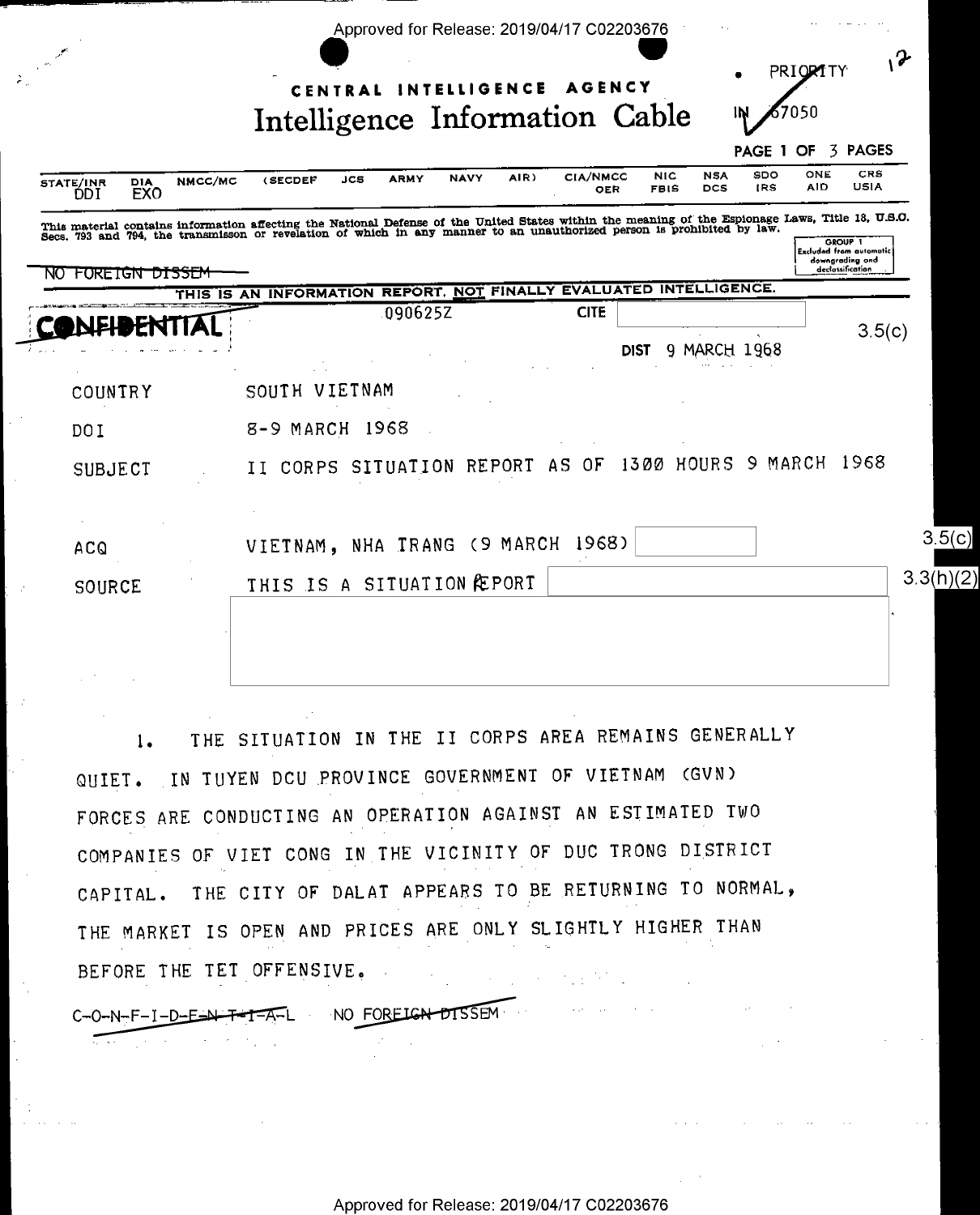Approved for Release: 2019/04/17 C02203676

67050 IN

PAGE 2 OF 3 PAGES

 $3.5(c)$ 

NO FORETGN DISSEM -D-E-N-T-I-A-L (dissem controls)

THE ATTITUDE OF THE PEOPLE THROUGHOUT THE CORPS  $2\cdot$ APPEARS TO VARY BETWEEN SOME BITTERNESS TOWARDS THE U.S. IN AREAS WHERE AIRSTRIKES WERE USED, CAUSING DAMAGE TO PROPERTY, AND A QUESTIONING AS TO WHY THE AMERICANS DID NOT DO MORE TO STOP THE VC OFFENSIVE. THE ARMY OF THE REPUBLIC OF VIETNAM (ARVN) SECTOR S-2 IN KHANH HOA PROVINCE HAS BEEN NOTICEABLY UNCOOPERATIVE WITH AMERICAN OFFICIALS SINCE TET. SOME INSIGHT REGARDING HIS ATTITUDE WAS GIVEN WHEN, IN A RECENT CONVERSATION WITH THE DEPUTY PROVINCE SENIOR ADVISOR. HE ASKED: 1) WHY WERE NOT MORE AMERICANS INVOLVED IN THE DEFENSE OF NHA TRANG; 2) DID THE AMERICANS HELP THE VC IN THE ATTACK? AND 3) ARE THE AMERICANS REALLY IN FAVOR OF A COALITION GOVERNMENT?

 $3.$ SEVERAL PROVINCES IN II CORPS, NOTABLY DARLAC, KONTUM, PLEIKU, PHU YEN, AND BINH DINH, CONTINUE TO RECEIVE DAILY REPORTS OF IMPENDING VC ATTACKS. MOST OF THE REPORTS ARE FROM LOW LEVEL SOURCES, AND VERY FEW OF THEM PROVE TO BE C-0-N-F-I-D-E-N-T-T-A-L NO FOREIGN DISSEN